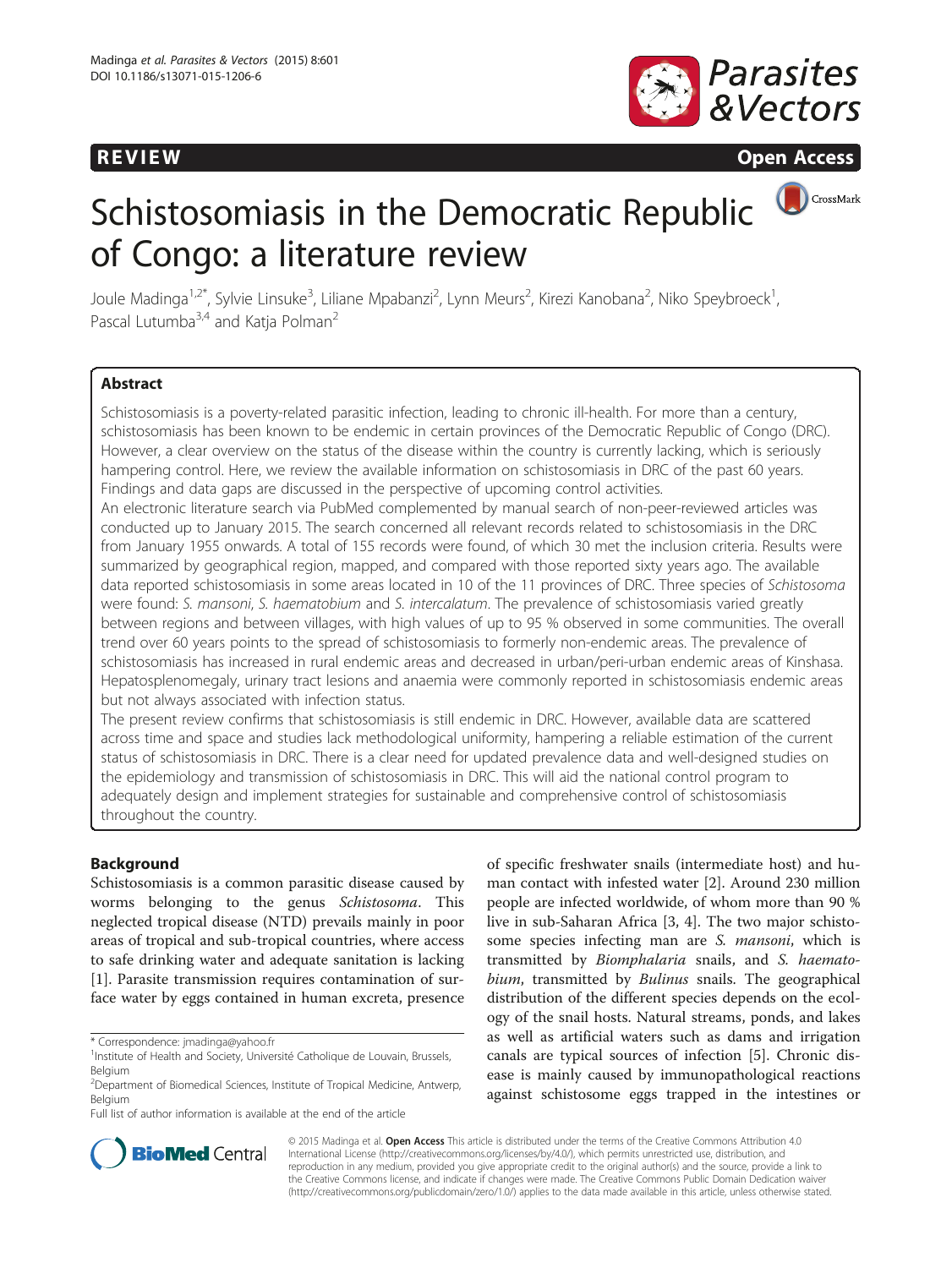liver (for *S. mansoni*) or in the bladder and urogenital system (for S. haematobium), leading to organ-specific effects such as hepatosplenic inflammation and liver fibrosis, and inflammatory and obstructive disease of the urinary tract [[6\]](#page-8-0). Schistosomiasis is also a recognized cause of anaemia [\[7, 8](#page-8-0)], stunting [\[9](#page-8-0)] and impaired cognition [\[10\]](#page-8-0). Other species infecting man in Africa are Schistosoma intercalatum and Schistosoma guineensis, but these are of relatively minor public health importance [\[11\]](#page-8-0). Currently, the main control strategy against schistosomiasis is regular population-based anthelminthic treatment with praziquantel (PZQ), aiming at reducing current infection and preventing the development of severe disease in specific risk groups (predominantly school-age children) [[12\]](#page-8-0).

The Democratic Republic of Congo (DRC) is the second largest African country  $(2,345,400 \text{ km}^2)$ , situated in the heart of Africa and sharing boundaries with nine neighbouring countries. The country, which has faced decades of war, is one of the poorest countries worldwide, with 50 % of the population living without access to safe water and sanitation [[13](#page-8-0)]. Schistosomiasis has been known to be present in certain provinces of DRC for more than a century [\[14](#page-8-0)]. After the first cases of schistosomiasis were detected in DRC in 1897, surveys have been conducted in several areas, and data were collected during colonial times (1908–1960). These early reports were reviewed in 1954 by Gillet and Wolfs [\[15](#page-8-0)]. The country achieved independence on June 30th 1960. Since then, there has been no clear overview on the status of schistosomiasis within the country. In 2012, the Ministry of Health adopted a national plan against neglected tropical diseases (NTDs), including schistosomiasis [[16](#page-8-0)]. Future school-based mass treatment campaigns for five NTDs including schistosomiasis are now gradually being implemented throughout the country. The purpose of this review is to summarize the information currently available on schistosomiasis in the country and to identify knowledge gaps that need to be addressed in the perspective of upcoming control activities.

# Methods

### Literature search strategy

A literature search was conducted in PubMed to identify relevant original articles related to schistosomiasis in the DRC, published between January 1955 (i.e. after the last review of Gillet et al. in 1954 [\[15](#page-8-0)]) and January 2015. The search strategy used the keywords "Schistosoma" or "schistosomiasis" and "Congo" or "Zaïre". The search was limited neither by language nor by study design. Bibliographies of published studies were screened to find additional sources of data. In addition, a manual search was performed to find unpublished data and theses. Titles and abstracts

of records were screened using the following inclusion criteria: (i) Reporting presence of schistosomiasis in an area of DRC and/or (ii) Reporting prevalence/ frequency of schistosomiasis in an area of DRC and/ or (iii) Reporting schistosomiasis-related morbidity in an area of DRC and/or (iv) Reporting schistosomiasis control in an area of DRC. For all abstracts meeting inclusion criteria, full papers were retrieved and further screened. Duplicates were excluded. The flow diagram of the literature search strategy is shown in Fig. [1.](#page-2-0)

# Retrieved data

From the studies fulfilling the inclusion criteria, the following data were recorded: first author, year of publication, study design, name of the locality or area, study population, number of people tested, diagnostic method, species of Schistosoma detected, prevalence of infection, population at risk, infection intensity, schistosomiasisrelated morbidity and schistosomiasis control activities.

### Mapping

Geographic coordinates of survey locations reported by Gillet & Wolfs [[15\]](#page-8-0) and those retrieved from the studies in the present review were searched in the database of the "Observatoire Satelitale des Forêts d'Afrique Centrale" (OSFAC), Kinshasa, DRC. Subsequently, these were linked to the respective prevalences reported for that location. Then, distribution maps of schistosomiasis in DRC in 1954 and in the past 60 years were drawn using QGIS 2.2.0 (Figs. [2](#page-3-0) and [3\)](#page-4-0).

### Results

### Characteristics of retrieved records

From a total of 155 records found, 30 records met the inclusion criteria and were included in the present review; of these, 28 were peer reviewed publications and two were unpublished data. Six records were published between 1955 and 1974, 17 records between 1975 and 1994, and seven in the last twenty years. The prevalences of Schistosoma infection are summarized in Table [1](#page-5-0) and prevalence of schistosomiasis-related morbidity in Table [2.](#page-6-0)

# Distribution of Schistosoma spp. infection and related morbidity

Three species of Schistosoma were found: S. mansoni, S. haematobium and S. intercalatum. Combining our review data with those reviewed by Gillet & Wolfs [\[15](#page-8-0)], it appears that schistosomiasis endemic areas are present in 10 of the 11 provinces of DRC. Below, we discuss the main results by geographical region following the example of Gillet & Wolfs [\[15](#page-8-0)].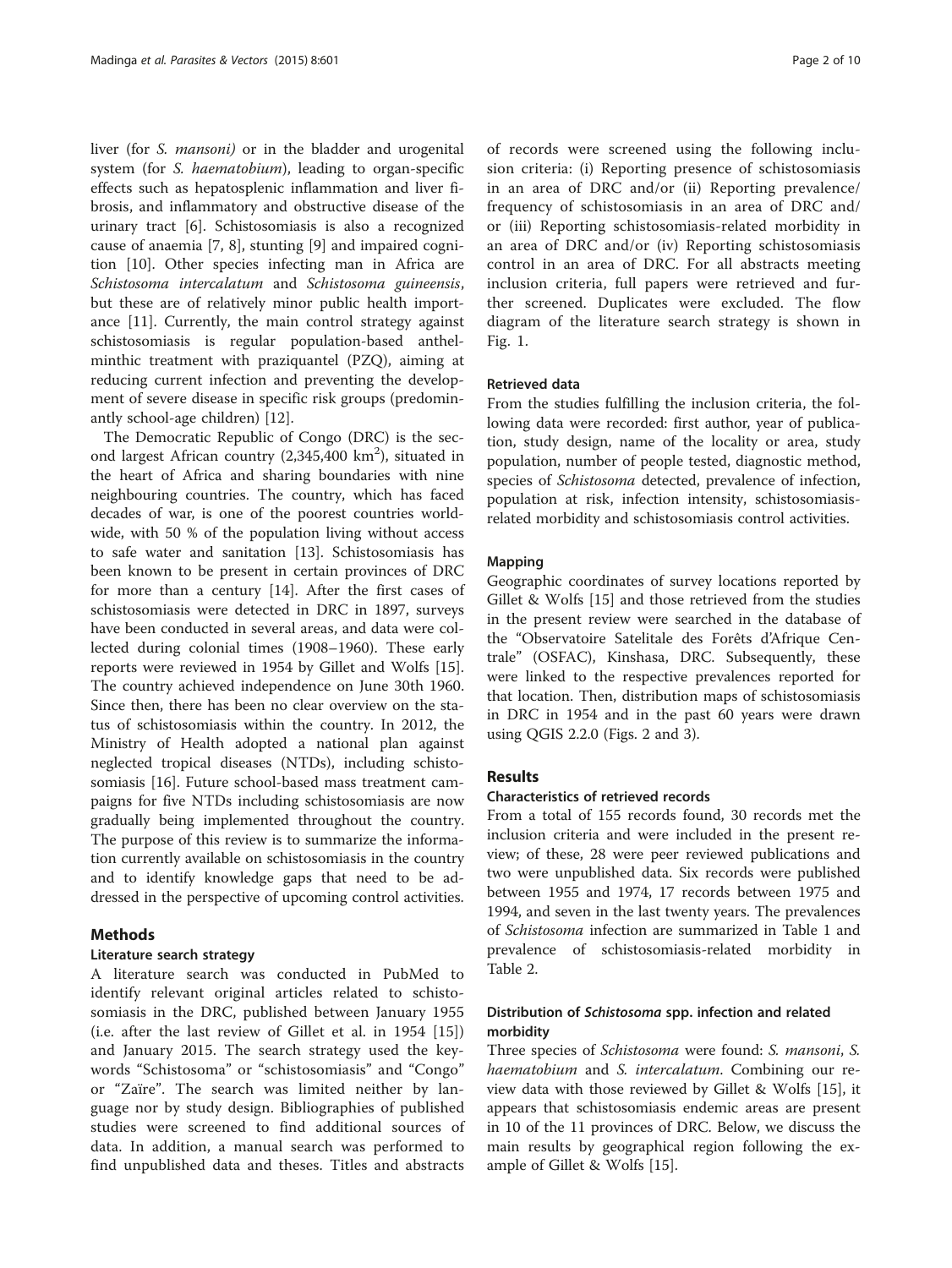<span id="page-2-0"></span>

This region extends from Kinshasa to the Atlantic Ocean and contains the transmission areas of Kinshasa and Bas-Congo provinces. We identified ten records reporting on schistosomiasis in this region in the past sixty years [\[17](#page-8-0)–[25\]](#page-9-0).

In Kinshasa, the capital city of the country, schistosomiasis was not endemic before 1954 [\[15\]](#page-8-0). The first study reporting possible local transmission of schistosomiasis in Kinshasa was published in 1976, based on a combination of malacological, clinical, biological and epidemiological investigations [[17](#page-8-0)]. An S. mansoni infection prevalence of 4 % was reported in 50 schoolchildren living along the River Basoko and its tributaries, where suspected snail vectors were found. The presence of this small native focus was confirmed a year later, by a population-wide study carried out in the same area, with a prevalence of 16.3 % [[18\]](#page-8-0). Five years later, another study in this urban schistosomiasis focus reported a 39.6 % S. mansoni infection prevalence among schoolchildren [\[21\]](#page-9-0). The infection spread was limited to the districts of Bandalungwa and Kintambo, and the transmission was reported to be irregular, because of the seasonal disappearance of snail vectors. The first study reporting S. intercalatum infection in Kinshasa was published in 1987 [\[20\]](#page-9-0). The infection was reported to be present in Brikin, a city in the west periphery of Kinshasa where a prevalence of 30 % was observed. The authors also mentioned two cases of S. haematobium infection imported from the neighbouring province of Bas-Congo. A decade later, a combined epidemiological and malacological study in the same area revealed a decrease of the human S. intercalatum infection prevalence to 3.6 %, probably due to changes in socio-economic status and irregular transmission [\[25](#page-9-0)]. In 2009, a parasitological survey in randomly selected schools of Kinshasa found an overall prevalence of schistosomiasis infection of 3.4 % among schoolchildren  $(n = 1,559)$ , with prevalences of 3.1, 0.13 and 0.6 % for S. mansoni, S. haematobium and S. intercalatum, respectively [Linsuke: Schistosomiasis in schoolchildren of Kinshasa and Bas-Congo provinces, Democratic Republic of Congo, unpublished]. Recently in 2014, a prevalence of 6.4 % for S. mansoni was found in 616 schoolchildren from two primary schools of Mokali, a rural health area of Kinshasa [[24\]](#page-9-0). Anaemia was reported in 41.6 % of the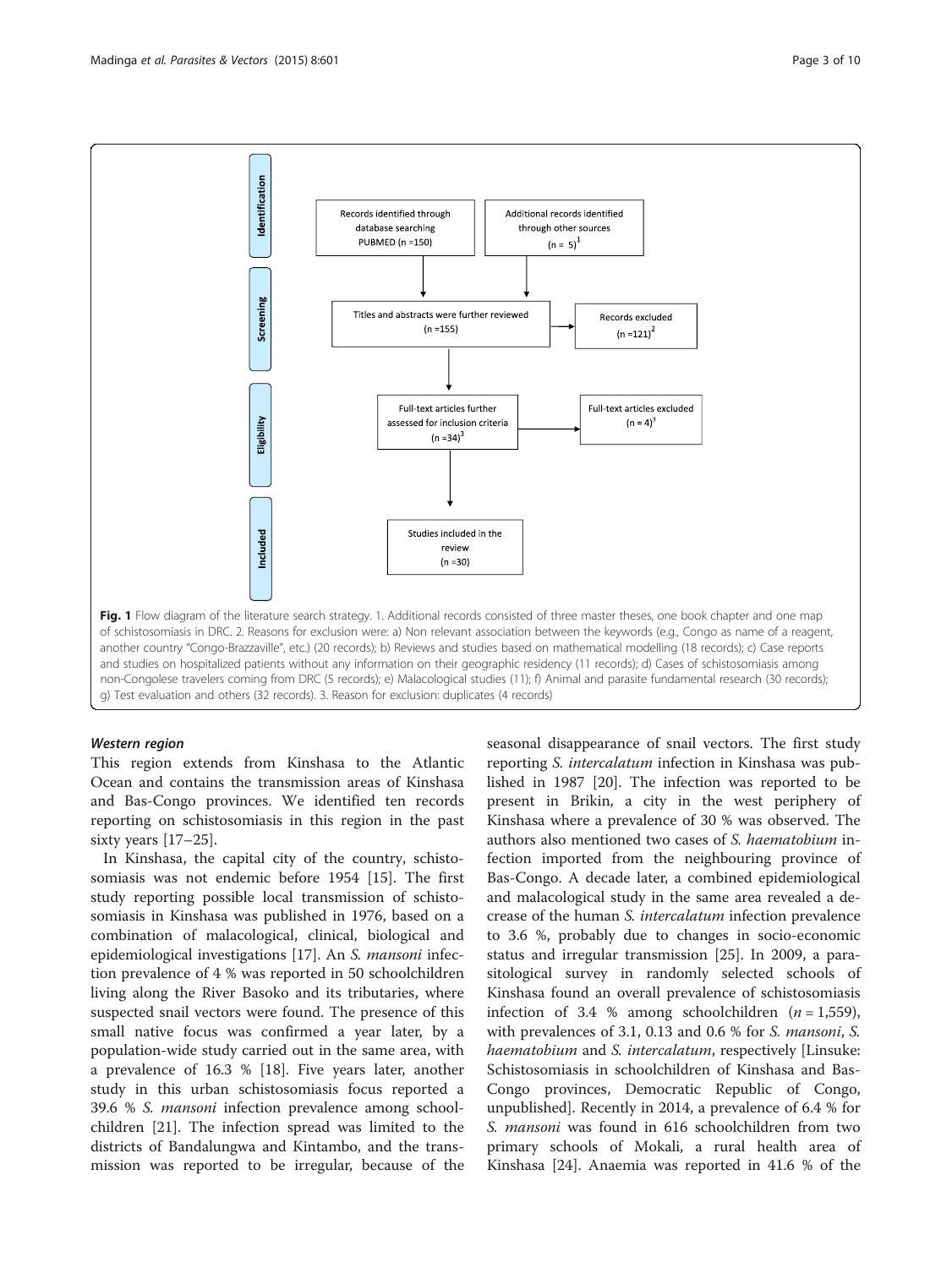<span id="page-3-0"></span>

study population, and showed a significant association with S. *mansoni* infection.

In contrast to Kinshasa, Bas-Congo province was already endemic for schistosomiasis before 1954. Two foci of S. mansoni (Kimpese and Buku-Bandu) and two foci of S. haematobium (Buku-Dunji and the island of Mateba) have been described [[15](#page-8-0)]. In 1951, as a result of treatment, schistosomiasis prevalence was low, ranging from 0.6 to 4.1 % [[15](#page-8-0)]. Twenty years later, however, in 1974, Mandahl Barth et al. [[23\]](#page-9-0), reported 22 S. mansoni and S. haematobium endemic communities in this province, though the authors did not provide prevalence data. Further to the west, De Clercq et al. [\[19\]](#page-8-0) reported <sup>a</sup> S. mansoni infection prevalence of 63 % in 1985, with moderate infection intensities [mean egg count of 189 eggs/gram of stool (epg)] in the population of Konde-Kuimba, a village in Mayombe land. Prevalence of hepatomegaly ranged from 40 to 54 %, while for splenomegaly, prevalence ranged from 8 to 22 %. Associations

between hepatosplenomegaly and infection status were not assessed. More recently, a survey conducted in 2000 reported a S. mansoni prevalence of 31.2 % (0–89 %) in schoolchildren of Songololo territory, which includes the previously reported schistosomiasis endemic focus of Kimpese and its neighbouring health district of Nsona-Mpangu [\[22](#page-9-0)]. A parasitological survey conducted in randomly selected schools from the same area in 2009 (n = 840) reported a 32.1 % schistosomiasis prevalence, again with a large range (0–84 %) between schools [Linsuke: Schistosomiasis in schoolchildren of Kinshasa and Bas-Congo provinces, Democratic Republic of Congo, unpublished].

The central region covers the Eastern and Western Kasaï provinces. Data collected in this region before 1954 reported S. mansoni infection in communities between Rivers Lubilash and Mbuji-Mayi (Eastern Kasaï) as well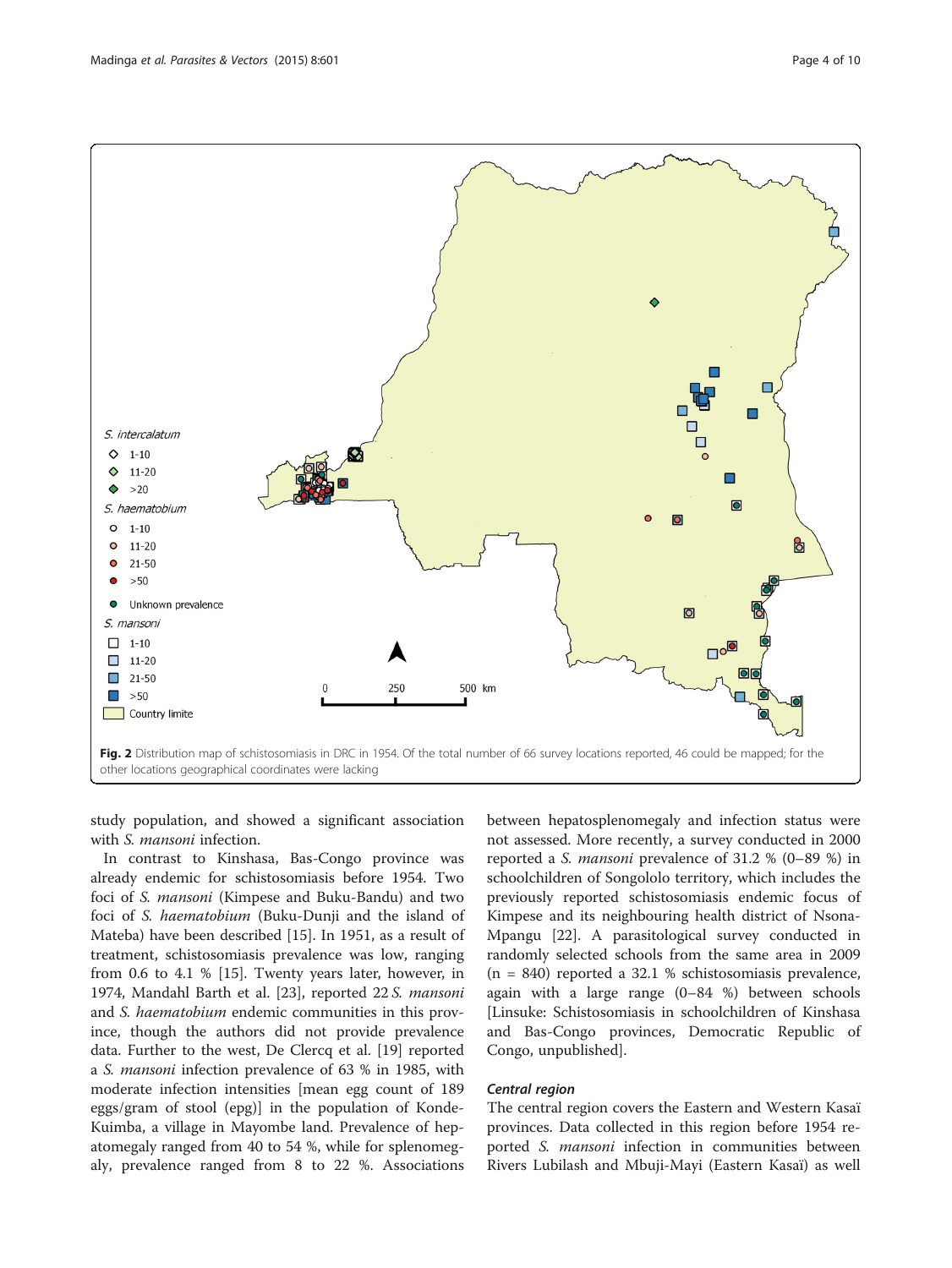<span id="page-4-0"></span>

as in areas surrounding Lake Fwa (Western Kasaï), with a prevalence up to 80 and 100 % in some communities. Treatment campaigns were conducted from 1946 to 1950 and schistosomiasis prevalence reduced, ranging from 6.8 to 64 % between villages [\[15](#page-8-0)].

During the past sixty years, only one more study has been conducted on schistosomiasis in this region [[26](#page-9-0), [27\]](#page-9-0). The study was conducted in 2011, among schoolchildren of the Kasansa health district (Eastern Kasaï province) and reported an overall S. mansoni prevalence of 82.7 %, ranging from 59.9 to 94.9 % between schools. Moreover, 41.1 % of the sampled population presented high intensity infections (mean egg count > 400 epg) [[26\]](#page-9-0). Anaemia was prevalent in 61.4 % of schoolchildren but no significant association was found with S. mansoni infection [\[27\]](#page-9-0). No information on schistosomiasis in Western Kasaï province has been published during the last sixty years.

This region consists of the Maniema, North Kivu and South Kivu provinces. During the last sixty years, 11 records were published based on data from this region [[28](#page-9-0)–[38](#page-9-0)].

In the Maniema province, two sub-areas can be distinguished. The first sub-area lies along the Congo River. Two cities of this sub-area (Kindu and Kasongo) have been studied over time. In 1950, a high prevalence of S. mansoni infection (80 %) was reported among schoolchildren of Kasongo, while no S. haematobium infection was found. At the same time, in Kindu, prevalences of 5.5 and 9 % were reported, for S. haematobium and S. intercalatum respectively, with five imported cases of S. mansoni infection [\[15](#page-8-0)]. Three decades later, in 1981, a parasitological survey was conducted among schoolchil-dren from the same cities [\[29](#page-9-0)]. In Kasongo, S. *mansoni* prevalence remained high (71.1 %) and S. haematobium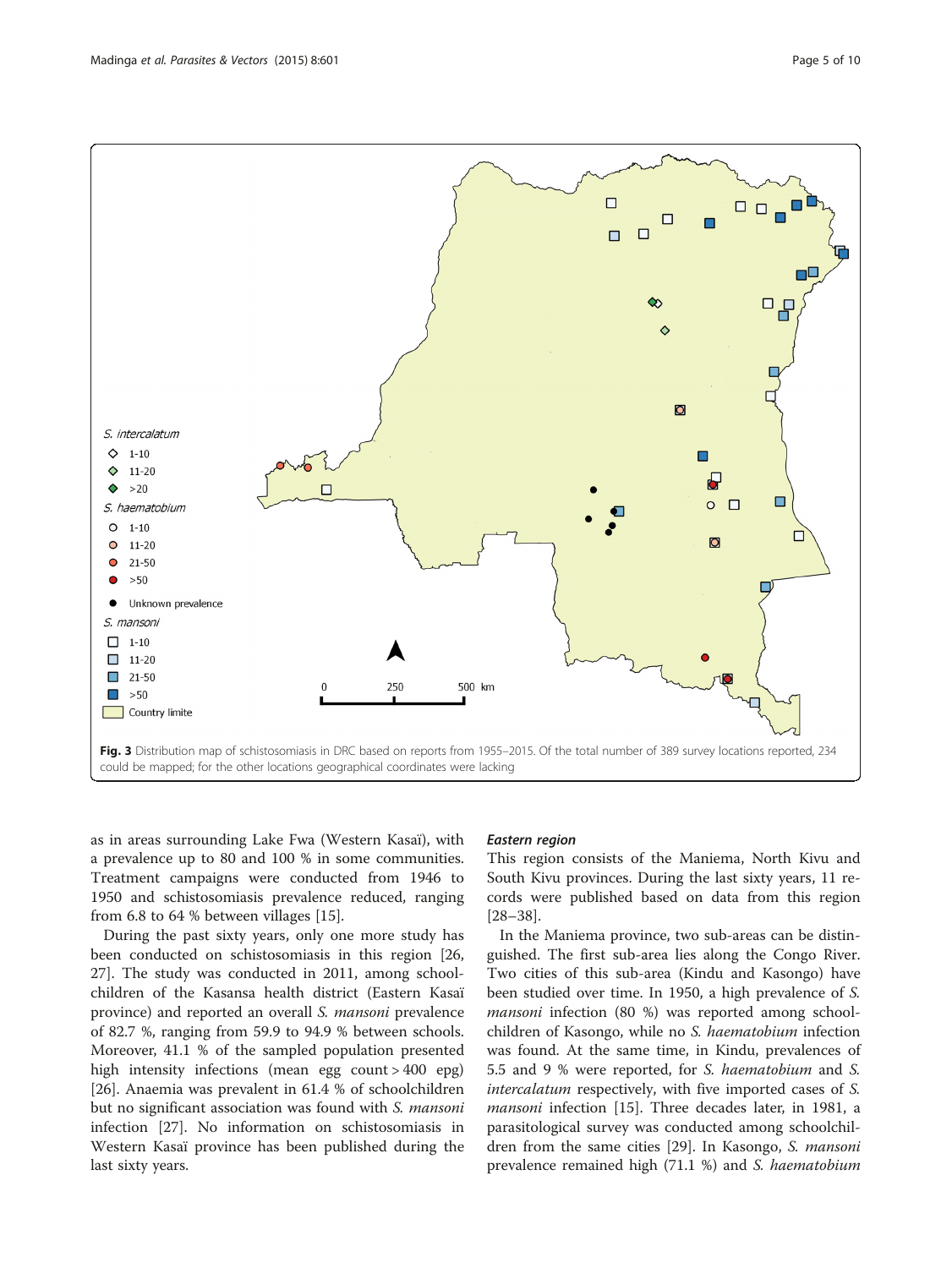Province Location Geographic unit Year of publication **Study** population Number of people tested (n) Species Infection prevalence (%) Risk group Diagnostic method used References Kinshasa Kintambo 1 school 1976 SAC 50 Sm 4.0 NR Coprology + rectal snip [[17\]](#page-8-0) Kitambo and Bandalungua NR 1977 TP 1,818 Sm 16.3 12–15 years Ritchie [[18\]](#page-8-0) Kitambo and Bandalungua NR 1983 SAC 735 Sm 39.6 Males 13–14 years Kato [[21\]](#page-9-0) Quartier Brikin NR 1987 TP 156 Si 30.0 10–19 years Kato [[20\]](#page-9-0) Mangungu and Tsudi rivers area NR 1997 SAC 167 Si 3.6 NR Kato-Katz [[25\]](#page-9-0) Random selection 26 schools 2009 SAC 1,559 Sm 3.1 NR Kato-Katz [Linsuke: Schistosomiasis in schoolchildren of Kinshasa and Bas-Congo provinces, Democratic Republic of Congo, unpublished] Sh 0.13 NR Stick test Si 0.6 NR Kato-Katz Mokali health area 2 schools 2014 SAC 616 Sm 6.4 Girls Kato-Katz [[24\]](#page-9-0) Bas-Congo Konde-kuimba 1 village 1985 TP 510 Sm 63.0 Males 10–19 years Kato-Katz [[19\]](#page-8-0) Females 5–19 years Palm oil extractors Songololo territory 57 schools 2000 SAC 5,806 Sm 31.2 NR Kato-Katz [[22\]](#page-9-0) 2,495 Sh 20.2 NR Stick test Kimpese and Nsona- Mpangu health districts 26 schools 2009 SAC 840 Sm 25.2 NR Kato Katz [Linsuke: Schistosomiasis in schoolchildren of Kinshasa and Bas-Congo provinces, Democratic Republic of Congo, unpublished] Sh 10.0 NR Urine sedimentation Eastern Kasaï Kasansa health district 6 schools 2014 SAC 335 Sm 82.7 Male Kato-Katz [[26\]](#page-9-0) Maniema SOMINKI mining zone 2 villages 1987 TP 910 Sm 19.0 and 96.0 Subjects under 18 years Kato [[30\]](#page-9-0) SOMINKI mining zone 10 villages 1986 TP 6,433 Sm 73.0–96.0 NR Kato [[36\]](#page-9-0) SOMINKI mining zone 38 villages 1985 TP 8,958 Sm 7.1–96.7 11–20 years Kato [[34\]](#page-9-0) SOMINKI mining zone 5 villages 1989 TP 4,073 Sm >80.0 11–20 years Kato [[31\]](#page-9-0) SOMINKI mining zone 4 village 1984 male labourers 22–35 years 154 Sm 3.0–93.0 NR Kato [[38\]](#page-9-0) Kasongo 1 school 1981 SAC 61 Sh 6.6 NR Sedimentation [[29\]](#page-9-0) 52 Sm 71.1 NR Kato-Katz Kindu 1 school 1981 SAC 32 Sh 72.0 NR Sedimentation [[29\]](#page-9-0) 40 Sm 17.5 NR Kato-Katz South-Kivu Katana >3 villages 2000 TP 787 Sm 8.1 10–14 years Kato-Katz [[28\]](#page-9-0) Eastern province Yakusu NR 1956 TP 470 Si 38.6 Children and adolescents Coprology [[46\]](#page-9-0)

<span id="page-5-0"></span>Table 1 Overview of reports on human infections with Schistosoma spp. in DRC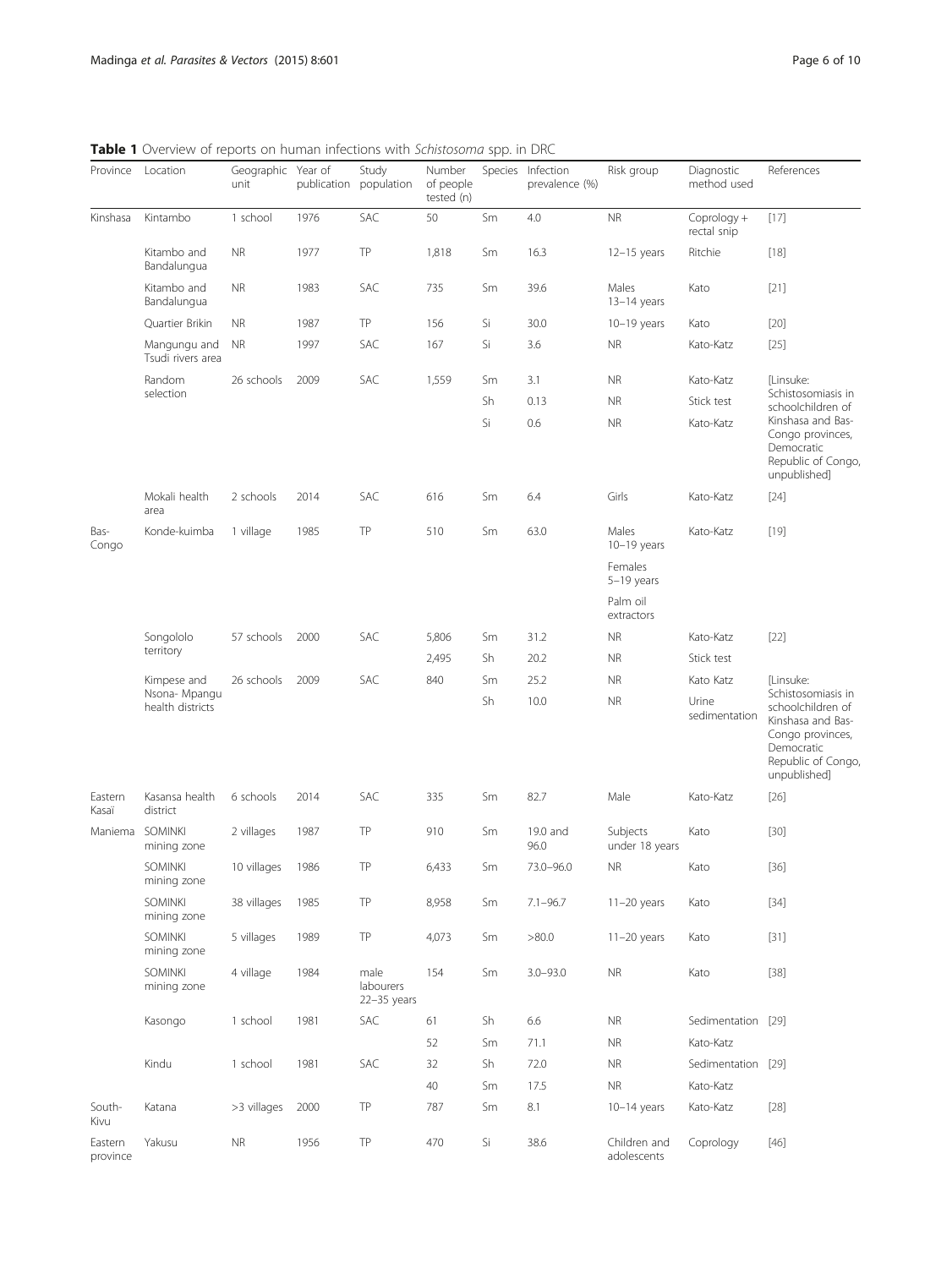|         | Aru territory                | 3 schools   | 1986 | SAC | 1,550 | Sm | $12.4 - 21.2$ | 6-15years     | Ritchie and<br>Kato-Katz            | $[47]$ |
|---------|------------------------------|-------------|------|-----|-------|----|---------------|---------------|-------------------------------------|--------|
| Katanga | Lac Lufira<br>reservoir area | 77 villages | 1969 | TP  | 3,019 | Sh | 12.1          | $10-14$ years | Urine<br>sedimentation              | $[43]$ |
|         |                              |             |      |     | 3,019 | Sm | 6.3           |               | Willis $+$<br>Telleman<br>Bailenger |        |

<span id="page-6-0"></span>**Table 1** Overview of reports on human infections with Schistosoma spp. in DRC (Continued)

Abbreviations: SOMINKI Société Minière du Kivu; Sm Schistosoma mansoni; Sh S. haematobium; Si S. intercalatum; TP total population; SAC school-aged children; NR not reported

appeared to emerge (6.6 %). In Kindu, S. haematobium prevalence increased (up to 72 %), and S. mansoni infection appeared to emerge (17.5 %), while S. intercalatum cases were not found anymore. Among the pupils examined, 11 and 25 % had moderate liver enlargement while 0.5 and 1.1 % had enlarged spleens respectively. No association was found between these indices and S. mansoni infection intensity.

The second sub-area is a tin mining zone characterized by an extensive system of artificial lakes and water drainage, described by Polderman et al. [\[35](#page-9-0), [36](#page-9-0)]. Only S. mansoni has been reported in this sub-area, with high infection prevalences (up to 96.7 %), and 11–20 year old individuals carrying the highest infection intensities (range: 648–1,551 epg) [[31, 33](#page-9-0)]. This high level of endemicity was attributed to extensive water works as well as armed conflicts of 1964, which stopped detection and treatment of infected mine workers and allowed migration to this area of people from heavily infected regions [[35, 36](#page-9-0)]. In the same area, a study compared the prevalence of schistosomiasis-related morbidity between two villages, Makundju and Masimelo [\[30](#page-9-0)]. The first was considered a high and the second a low S. mansoni-

endemic village, based on schistosome infection prevalences published in a previous study (S. mansoni infection prevalence of 80 and 12 %, respectively). Schistosomiasis-related morbidity was more pronounced in Makundju, with 45 % of the population presenting with enlargement of the left liver lobe, 32 % with right lobe hepatomegaly, and 29 % with splenomegaly. In Masimelo, these percentages were 9, 3 and 9 %, respectively. Anaemia was found in 30 % of males and 21 % of females in Makundju and in 9 % of males and 36 % of females in Masimelo. From 1978 onwards, heavily infected people (>600 epg) were treated annually in this area, using hycanthone, then oxaminique and finally praziquantel combined with focal molluscicidal treatment [\[39, 40\]](#page-9-0). After 8 years of intervention, prevalence and intensity of infection were almost the same as before control while hepatomegaly and to a lesser extent, splenomegaly had dramatically decreased [[37](#page-9-0)].

In North Kivu province and until 1954, S. mansoni infection was reported in areas along the left bank of Lake Edward and its tributaries, from Beni and Butembo to the border with South Kivu province. Prevalence was higher among mining workers (27 %) than in the total

Table 2 Overview of reports on schistosomiasis-related morbidity in DRC

| Province            | Locality/area           | Study design        | Study<br>population | Hepatomegaly<br>prevalence (%) | Splenomegaly<br>prevalence (%) | Urinary tract lesion<br>prevalence (%) | Anaemia<br>prevalence (%) | References |
|---------------------|-------------------------|---------------------|---------------------|--------------------------------|--------------------------------|----------------------------------------|---------------------------|------------|
| Kinshasa            | Mokali health area      | Cross-<br>sectional | <b>SAC</b>          |                                |                                |                                        | 41.6                      | $[24]$     |
| Bas-Congo           | Konde-Kuimba            | Cross-<br>sectional | TP                  | $40.0 - 54.0$                  | $8.0 - 22.0$                   |                                        |                           | $[19]$     |
| Maniema             | Kindu and Kasongo       | Cross-<br>sectional | <b>SAC</b>          | 11.0                           | 0.5                            |                                        |                           | $[29]$     |
|                     | SOMINKI mining area     | Cross-<br>sectional | IP                  | $3.0 - 45.0$                   | $9.0 - 22.0$                   |                                        | $9.0 - 36.0$              | $[30]$     |
|                     | SOMINKI mining area     | Cohort              | IP                  | $15.8 - 28.8$                  | $6.4 - 29.0$                   |                                        |                           | $[37]$     |
| Katanga             | Lac Lufira              | Cross-<br>sectional | IP                  |                                |                                | $8 - 60$                               |                           | $[41]$     |
| Eastern<br>province | Aru territory           | Cross-<br>sectional | <b>SAC</b>          | $15.6 - 38.0$                  | $22.0 - 59.2$                  |                                        |                           | $[47]$     |
| Katanga             | Lac Lufira area         | Cross-<br>sectional | IP                  | 29.5                           | 34.4                           |                                        | 21.6                      | $[42]$     |
| Eastern Kasaï       | Kasansa health district | Cross-<br>sectional | SAC                 |                                |                                |                                        | 61.4                      | $[27]$     |

Abbreviations: SOMINKI Société Minière du Kivu; TP total population; SAC school-age children; IP infected people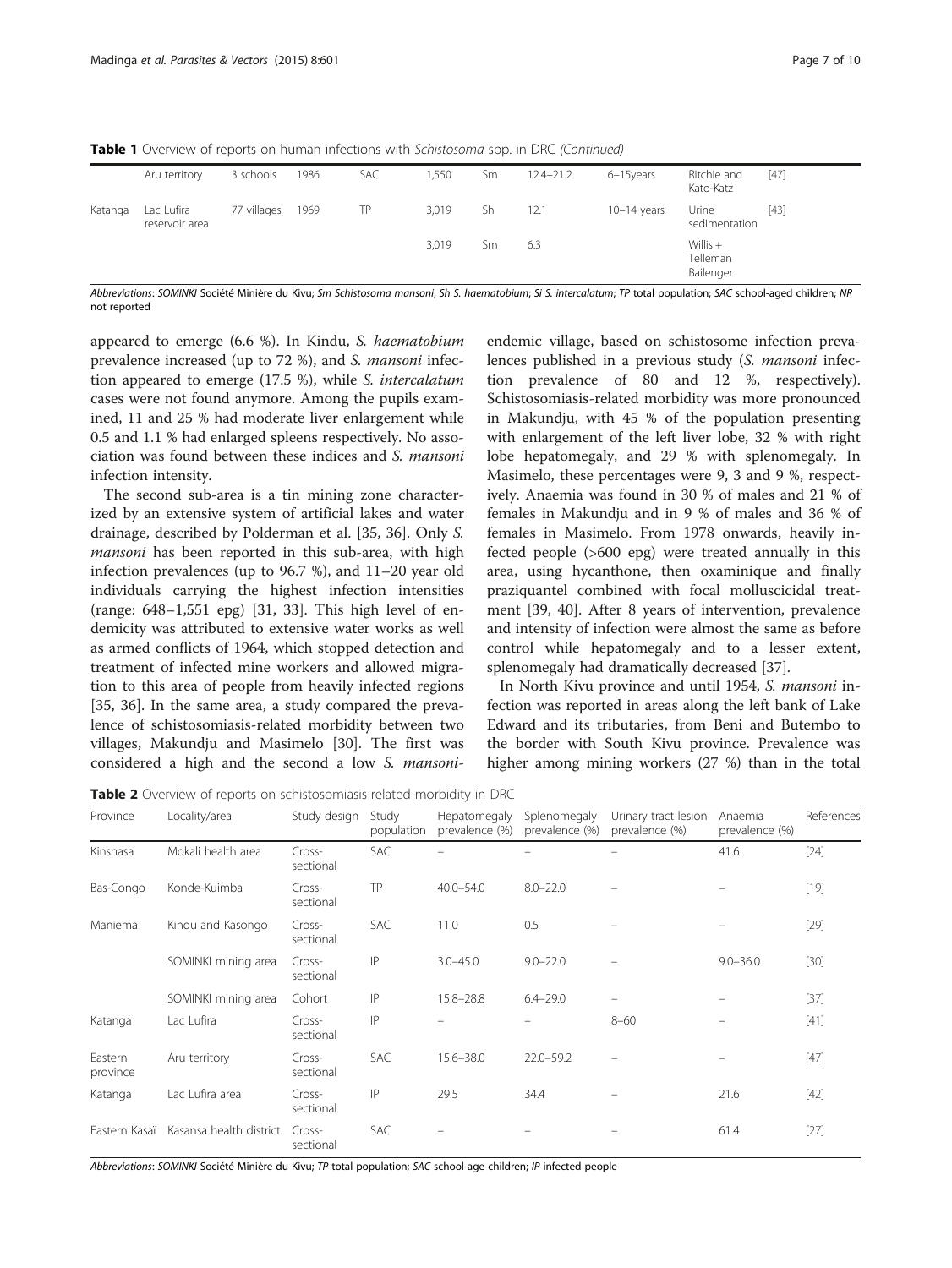population (<13 %) [[15\]](#page-8-0). No data have been published from this province during the past sixty years.

In South Kivu province, areas located along the left bank of Lake Kivu have been reported to be endemic for S. mansoni during colonial times. Bobandana, Bukavu and Ngombo island were the main foci with infection prevalences of 22.7, 8.84 and 19.1 %, respectively [[15](#page-8-0)]. In 2000, an S. mansoni infection prevalence of 8.1 % was reported in new villages built around a network of fish ponds close to Katana, a city lying close to Bukavu [\[28](#page-9-0)].

The south-eastern region encompasses the Katanga province where both S. mansoni and S. haematobium were reported during colonial times. Schistosomiasis was reported in towns such as Lubumbashi, Likasi and Sakania, including their surrounding agglomerations. Both species were reported to be present along the Lualaba River, from the center to the northern boundary of the province. Infections with S. mansoni alone were mentioned in the East of the province, in communities living on the left bank of Lake Tanganyika (30 % in Kalemie and 8 % in Moba) and Lake Moero (27 % in Luanza) and, at the West of the province, in the territory of Kaniama, close to the boundary with Eastern Kasaï province [[15](#page-8-0)].

In the early 1970s, a new focus for both S. mansoni and S. haematobium comprising 54 villages was described around the artificial lake Lufira [\[41](#page-9-0)–[45\]](#page-9-0). An overall prevalence of 6.3 and 12.1 % for S. mansoni and S. haematobium, respectively, were reported [\[43\]](#page-9-0). Overall prevalence of clinical anaemia was 21.6 %, while hepatomegaly and splenomegaly were present in 29.5 and 34.4 % of infected people [\[3](#page-9-0)]. In two villages (i.e. Kapolowe and Lupidi), endoscopic and radiographic examinations of S. haematobium-infected people showed prevalences of urinary tract lesions ranging from 8–60 % depending on the age category. The lesions included severe cystoscopic lesions (60 %), bladder calcification (26 %), pyelonephritis-like lesions (8 %), unilateral ureteral dilatations (13 %) and bilateral ureteral dilatations (7 %) [[41\]](#page-9-0).

The Northern region contains the Eastern and Equator provinces. Three endemic sub-areas were described in Eastern province before 1954. The first lies on the left bank of Lake Albert where *S. mansoni* infection was reported with prevalences ranging from 11 % in Mokambo to 64.9 % in Kasenyi. The second lies along the Uélé River and its tributaries (Kibali and Bomokandi) with S. mansoni prevalences ranging from 1.2 % in Dungo to 92.6 % in Aba. The third is situated in the district of Kisangani, where only S. intercalatum was endemic with a 2.8 % prevalence in Kisangani and 72–79 % in a 5–30 year-old male population in Yakusu [\[15](#page-8-0)]. In the province of Equator, S. mansoni infection was reported along the Ubangui River with prevalences of 0.3 and 0.6 % in Mobayi and Mogoro respectively, while S. intercalatum infection was reported in Lukandu (0.6 %).

Among the aforementioned areas, only Yakusu has been surveyed during the past sixty years (in 1956), and <sup>a</sup> S. intercalatum infection prevalence of 38.6 % was reported [\[46](#page-9-0)]. Another study was conducted in 1986 among children and adolescents (6–20 years) of three villages of Aru region where up to 70,000 refugees immigrated from Uganda in 1979 [[47](#page-9-0)]. An S. mansoni prevalence of 10.8 to 31.5 % was reported, with 7.9 % of the study population excreting more than 100 epg. The study reported prevalences of 15.6 to 38 % for hepatomegaly and of 22 to 59.2 % for splenomegaly. No significant association was found between hepatosplenomegaly and schistosome infection status. No data on schistosomiasis have been generated in the Equator Province in the last 60 years.

### **Discussion**

The objective of the present review was to summarize available epidemiological data on schistosomiasis in DRC and to discuss findings and knowledge gaps in view of control. Data reviewed here indicate that schistosomiasis is still endemic in DRC. However, it has received little attention in the last sixty years and many questions on its epidemiology in the country remain unanswered.

The overall trend points to the spread of schistosomiasis to formerly non-endemic areas, an increase in prevalence in rural endemic areas and a decrease in urban/ peri-urban endemic areas of Kinshasa. However, indepth analysis of area-specific prevalences over time reveals more complex trends. The persistence of schistosomiasis in formerly endemic areas and the onset of new transmission areas may be (partly) explained by the absence of control activities, low access to safe water, and human migration. Indeed, the only control activities that have been performed in DRC during the last 60 years took place in Maniema province and targeted only heavily infected individuals [[37\]](#page-9-0). Water access rates in DRC have undergone a dramatic decline during the 90s [[48](#page-9-0)] and lie currently around 50 %, with a great disparity between urban and rural areas [\[13](#page-8-0)]. Significant population movements in recent conflicts may have introduced the disease in new areas. Indeed, 2.4 million people were displaced within DRC because of the war and 46,300 refugees came from neighbouring and endemic countries [[49\]](#page-9-0). These and other parameters are likely to have contributed to the fact that schistosomiasis has (re-)emerged in the country, or is at risk of doing so along new patterns. Much remains to be studied about transmission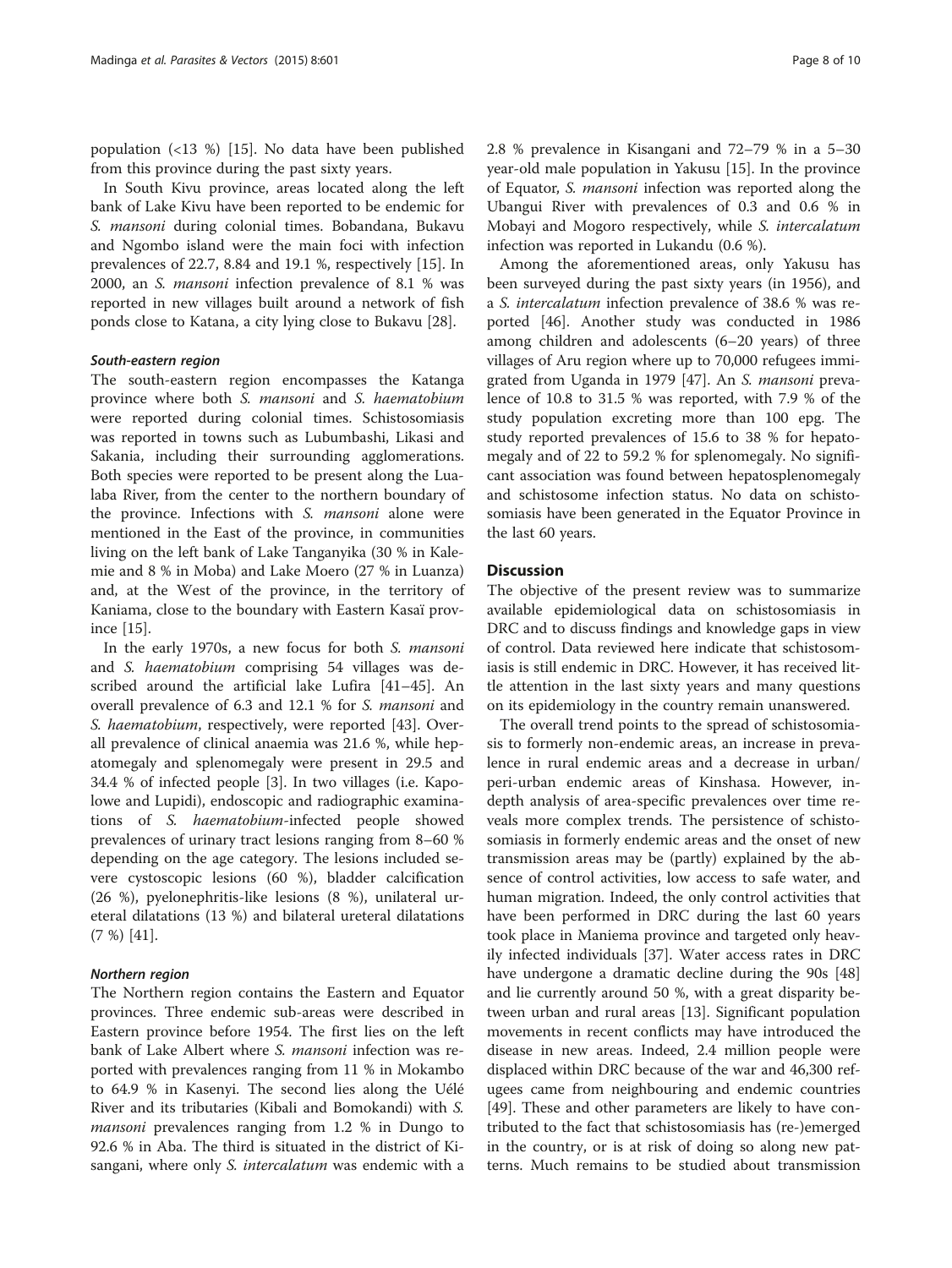<span id="page-8-0"></span>patterns of schistosomiasis in DRC; so far only four studies [17, 18, [20, 25\]](#page-9-0) have combined human schistosomiasis surveys with malacological studies.

Hepatosplenomegaly, anaemia, and urinary tract lesions were reported in some schistosomiasis endemic areas, but they were not always statistically associated with schistosome infection. The absence of significant associations between S. mansoni infection and hepatosplenomegaly or anaemia could be partly due to coendemicity with malaria, soil-transmitted helminth infections, malnutrition and other diseases leading to the similar clinical disorders and acting as confounders [\[50](#page-9-0)]. Also, detection methods and definitions of clinical hepatomegaly and other disease outcomes varied considerably between studies, not allowing reliable spatiotemporal comparisons or good evaluation of the disease burden in affected areas. WHO standardized tools for measurement of schistomiasis-related organ lesions [\[51](#page-9-0)], anaemia [\[52](#page-9-0), [53\]](#page-9-0) and stunting [[54](#page-9-0)] should be applied in future studies, to overcome the subjectivity inherent to clinical measurements.

# Conclusion

Since the first cases of schistosomiasis were reported in the DRC in 1897, data have been accumulated by the health services during colonial times, showing a widespread distribution of this disease in the country, as reviewed in 1954 by Gillet & Wolfs [15]. During the past 60 years, however, information has been scarce and scattered across time and space, hampering a reliable estimation of the current status of schistosomiasis in DRC. Overall, the currently available studies, as presented in this review, are limited, often outdated and lacking methodological uniformity. For the major part of the DRC, there are no data on schistosomiasis and it is thus unknown whether the disease is absent in these regions or, more likely, simply not measured. Nevertheless, considering the extremely high prevalence of infection observed in some foci by recent studies, there is no doubt that schistosomiasis represents a major public health concern in DRC. There is an urgent need for updated prevalence data and well-designed studies on the epidemiology and transmission of this important NTD. This review will be of use to the national program for NTD control and provide a good basis to inform, and prioritize, schistosomiasis prevalence mapping and upcoming control activities.

### Competing interests

The authors declare that they have no competing interests.

### Authors' contribution

All authors participated in the design of the study. JM carried out the data collection, made all maps and drafted the manuscript, with subsequent input from all other authors. All authors read and approved the final manuscript.

### Acknowledgement

The authors received no specific funding for this work. Joule Madinga is a PhD student supported by the "developping cooperation" scholarschip of the Université catholique de Louvain, Belgium. The authors would like to thank the OSFAC team for geographical data.

### Author details

<sup>1</sup>Institute of Health and Society, Université Catholique de Louvain, Brussels, Belgium. <sup>2</sup>Department of Biomedical Sciences, Institute of Tropical Medicine, Antwerp, Belgium. <sup>3</sup>Institut National de Recherche Biomédicale, Kinshasa, Democratic Republic of Congo. <sup>4</sup>Department of Tropical Medicine, University of Kinshasa, Kinshasa, Democratic Republic of Congo.

### Received: 7 September 2015 Accepted: 11 November 2015 Published online: 19 November 2015

### References

- 1. Chitsulo L, Loverde P, Engels D. Schistosomiasis. Nat Rev Microbiol. 2004;2:12–3.
- 2. Gryseels B, Polman K, Clerinx J, Kestens L. Human schistosomiasis. Lancet. 2006;368:1106–18.
- 3. Hotez PJ, Kamath A. Neglected tropical diseases in sub-saharan Africa: review of their prevalence, distribution, and disease burden. PLoS Negl Trop Dis. 2009;3:e412.
- 4. Vos T, Flaxman AD, Naghavi M, Lozano R, Michaud C, Ezzati M, et al. Years lived with disability (YLDs) for 1160 sequelae of 289 diseases and injuries 1990–2010: a systematic analysis for the Global Burden of Disease Study 2010. Lancet. 2012;380:2163–96.
- 5. Steinmann P, Keiser J, Bos R, Tanner M, Utzinger J. Schistosomiasis and water resources development: systematic review, meta-analysis, and estimates of people at risk. Lancet Infect Dis. 2006;6:411–25.
- 6. Gryseels B, Polman K, Clerinx J, Kestens L. Human schistosomiasis. Lancet. 2006;368:1106–18.
- 7. Friedman JF, Kanzaria HK, McGarvey ST. Human schistosomiasis and anemia: the relationship and potential mechanisms. Trends in Parasitol. 2005;21:386–92.
- 8. Hall A, Hewitt G, Tuffrey V, de Silva N. A review and meta-analysis of the impact of intestinal worms on child growth and nutrition. Matern Child Nutr. 2008;4:118–236.
- 9. Stephenson LS, Latham MC, Ottesen EA. Malnutrition and parasitic helminth infections. Parasitology. 2000;121(Suppl):S23–38.
- 10. Jukes MC, Nokes CA, Alcock KJ, Lambo JK, Kihamia C, Ngorosho N, et al. Heavy schistosomiasis associated with poor short-term memory and slower reaction times in Tanzanian schoolchildren. Trop Med Int Health. 2002;7:104–17.
- 11. Colley DG, Bustinduy A, Secor WE, King CH. Human schistosomiasis. Lancet. 2014;383:2253–64.
- 12. World Health Organization. Prevention and control of schistosomiasis and soil-transmitted helminthiasis: report of a WHO expert committee. Geneva: World Health Organization; 2004.
- 13. Macro international: Measure DHS. [http://dhsprogram.com.](http://dhsprogram.com/) Accessed 31 January 2015.
- 14. World Health Organisation. Epidemiology and control of schistosomiasis : report of a WHO Expert Committee. Geneva: World Health Organisation; 1967.
- 15. Gillet J, Wolfs J. Bilharziosis in the Belgian Congo and in Ruanda-Urundi. Bull World Health Organ. 1954;10:315–419.
- 16. République Démocratique du Congo Ministère de la Santé Publique: Plan cadre de lutte intégrée contre les maladies tropicales négligées (MTN) 2012–2016. République Démocratique du Congo 2012. [http://www.](http://www.ntdenvision.org/) [ntdenvision.org/](http://www.ntdenvision.org/) Accessed 31 January 2015.
- 17. Bennike T, Frandsen F, Mandahl-Barth G. Bilharziasis in Kinshasa. Current data and future danger. Malacologic, biologic, clinical and epidemiologic studies. Ann Soc Belg Med Trop. 1976;56:419–37.
- 18. Colaert J, Lokombe B, Fain A, Vandepitte J, Wery M. Presence of small native focus of bilharziasis with Schistosoma mansoni at Kinshasa (Republic of Zaire). Ann Soc Belg Med Trop. 1977;57:157–62.
- 19. De Clercq D, Henry MC, Kiyombo M, Hubert P. Assessment of a focus of schistosomiasis caused by Schistosoma mansoni in Mayombe, Republic of Zaire. Ann Soc Belg Med Trop. 1985;65:153–62.